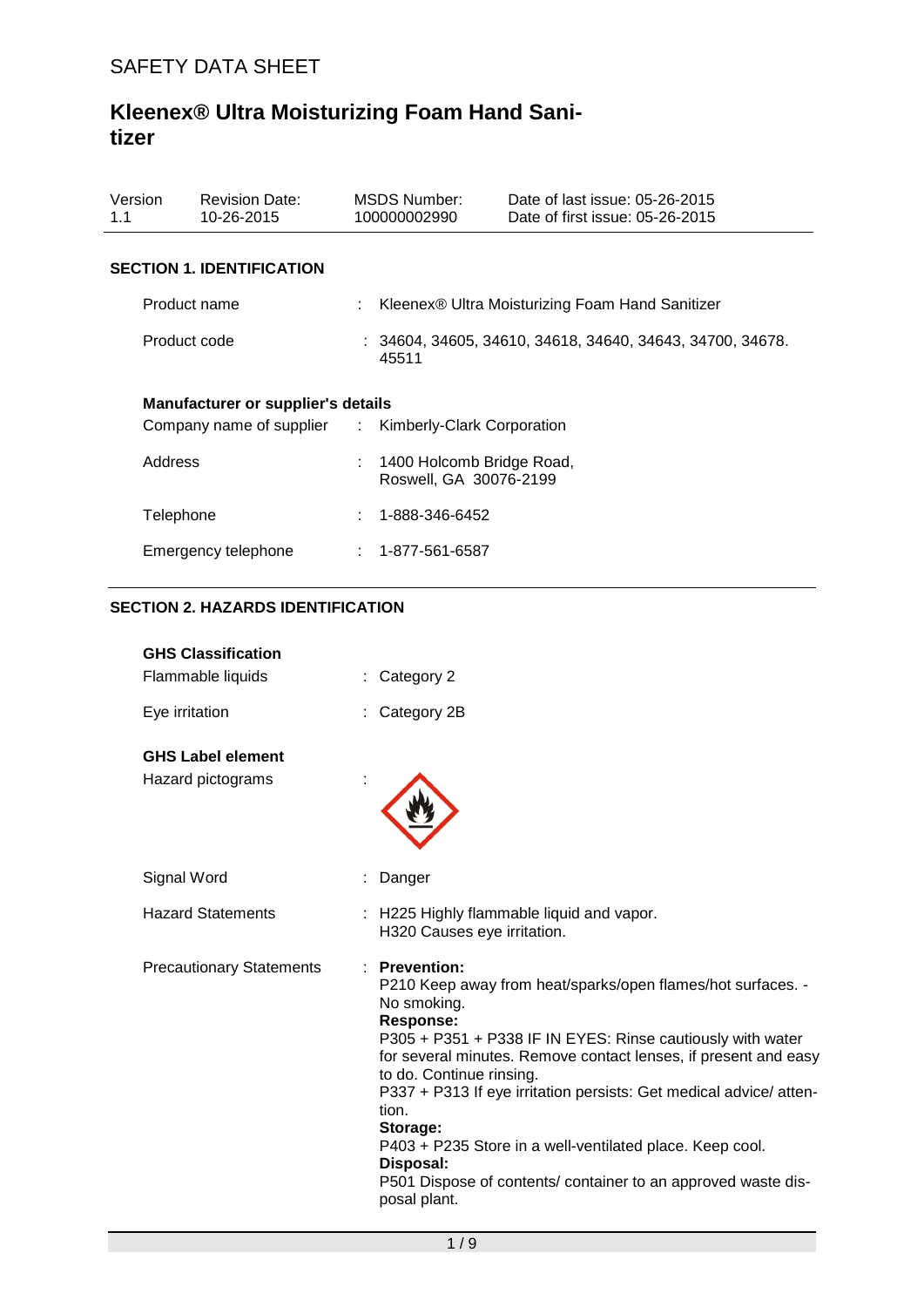| Version | <b>Revision Date:</b> | MSDS Number: | Date of last issue: 05-26-2015  |
|---------|-----------------------|--------------|---------------------------------|
| 1.1     | 10-26-2015            | 100000002990 | Date of first issue: 05-26-2015 |

#### **Other hazards**

The following percentage of the mixture consists of ingredient(s) with unknown acute toxicity: 74.7323 %

#### **SECTION 3. COMPOSITION/INFORMATION ON INGREDIENTS**

| Substance / Mixture | : Mixture |
|---------------------|-----------|
|                     |           |

Chemical nature : Mixture

#### **Hazardous ingredients**

| <b>Chemical Name</b> | CAS-No. | Concentration (%) |
|----------------------|---------|-------------------|
| Ethanol              | 64-17-5 | $>= 50 - 70$      |
| I propan-2-ol        | 67-63-0 | $-5$<br>$>= 1$    |

#### **SECTION 4. FIRST AID MEASURES**

| General advice                                                    | : No hazards which require special first aid measures.<br>When symptoms persist or in all cases of doubt seek medical<br>advice. |
|-------------------------------------------------------------------|----------------------------------------------------------------------------------------------------------------------------------|
| If inhaled                                                        | : No hazards which require special first aid measures.                                                                           |
| In case of skin contact                                           | : If symptoms persist, call a physician.                                                                                         |
| In case of eye contact                                            | : If in eyes, rinse with water for 15 minutes.<br>If eye irritation persists, consult a specialist.                              |
| If swallowed                                                      | : Do NOT induce vomiting.<br>Consult a physician if necessary.                                                                   |
| Most important symptoms<br>and effects, both acute and<br>delayed | : None known.                                                                                                                    |

#### **SECTION 5. FIRE-FIGHTING MEASURES**

| Suitable extinguishing media             | : Alcohol-resistant foam<br>Dry chemical<br>Carbon dioxide (CO2) |
|------------------------------------------|------------------------------------------------------------------|
| Unsuitable extinguishing<br>media        | : Water spray jet                                                |
| Specific hazards during fire<br>fighting | $\therefore$ Highly flammable liquid and vapor.                  |
| Hazardous combustion prod-               | : Carbon monoxide, carbon dioxide and unburned                   |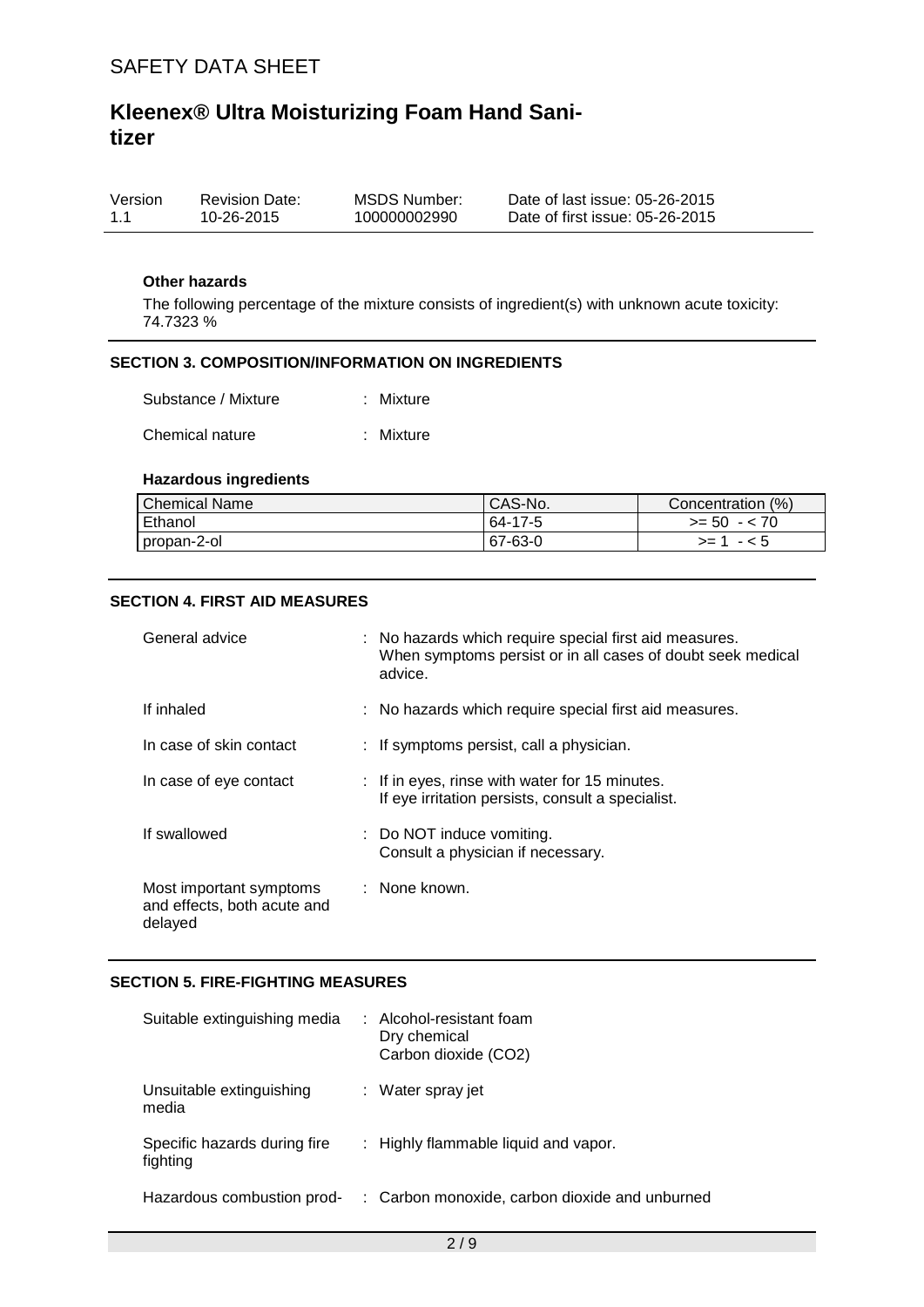| Version<br>1.1 | <b>Revision Date:</b><br>10-26-2015               | <b>MSDS Number:</b><br>100000002990 | Date of last issue: 05-26-2015<br>Date of first issue: 05-26-2015                                              |
|----------------|---------------------------------------------------|-------------------------------------|----------------------------------------------------------------------------------------------------------------|
|                | ucts                                              | hydrocarbons (smoke).               |                                                                                                                |
|                | Specific extinguishing meth-<br>ods               |                                     | : Use extinguishing measures that are appropriate to local cir-<br>cumstances and the surrounding environment. |
|                | Further information                               |                                     | : Standard procedure for chemical fires.                                                                       |
|                | Special protective equipment<br>for fire-fighters |                                     | : In the event of fire, wear self-contained breathing apparatus.                                               |

### **SECTION 6. ACCIDENTAL RELEASE MEASURES**

| Personal precautions, protec-<br>tive equipment and emer-<br>gency procedures | : Ensure adequate ventilation.<br>Remove all sources of ignition.                                                                                           |
|-------------------------------------------------------------------------------|-------------------------------------------------------------------------------------------------------------------------------------------------------------|
| Environmental precautions                                                     | : Try to prevent the material from entering drains or water<br>courses.                                                                                     |
| Methods and materials for<br>containment and cleaning up                      | : Soak up with inert absorbent material (e.g. sand, silica gel,<br>acid binder, universal binder, sawdust).<br>Shovel into suitable container for disposal. |

### **SECTION 7. HANDLING AND STORAGE**

| Advice on protection against<br>fire and explosion | : Take necessary action to avoid static electricity discharge<br>(which might cause ignition of organic vapors). |
|----------------------------------------------------|------------------------------------------------------------------------------------------------------------------|
| Advice on safe handling                            | : No special precautions required.                                                                               |
| Conditions for safe storage                        | : Keep containers tightly closed in a cool, well-ventilated place.                                               |

# **SECTION 8. EXPOSURE CONTROLS/PERSONAL PROTECTION**

### **Ingredients with workplace control parameters**

| Ingredients | CAS-No. | Value type<br>(Form of<br>exposure) | Control parame-<br>ters / Permissible<br>concentration | <b>Basis</b>     |
|-------------|---------|-------------------------------------|--------------------------------------------------------|------------------|
| Ethanol     | 64-17-5 | <b>TWA</b>                          | 1,000 ppm<br>1,900 mg/m3                               | OSHA Z-1         |
|             |         | <b>TWA</b>                          | 1,000 ppm<br>1,900 mg/m3                               | OSHA P0          |
|             |         | <b>TWA</b>                          | 1,000 ppm<br>1,900 mg/m3                               | <b>NIOSH REL</b> |
|             |         | <b>STEL</b>                         | 1,000 ppm                                              | <b>ACGIH</b>     |
| propan-2-ol | 67-63-0 | <b>TWA</b>                          | 200 ppm                                                | <b>ACGIH</b>     |
|             |         | <b>STEL</b>                         | 400 ppm                                                | <b>ACGIH</b>     |
|             |         | <b>TWA</b>                          | 400 ppm<br>980 mg/m3                                   | OSHA Z-1         |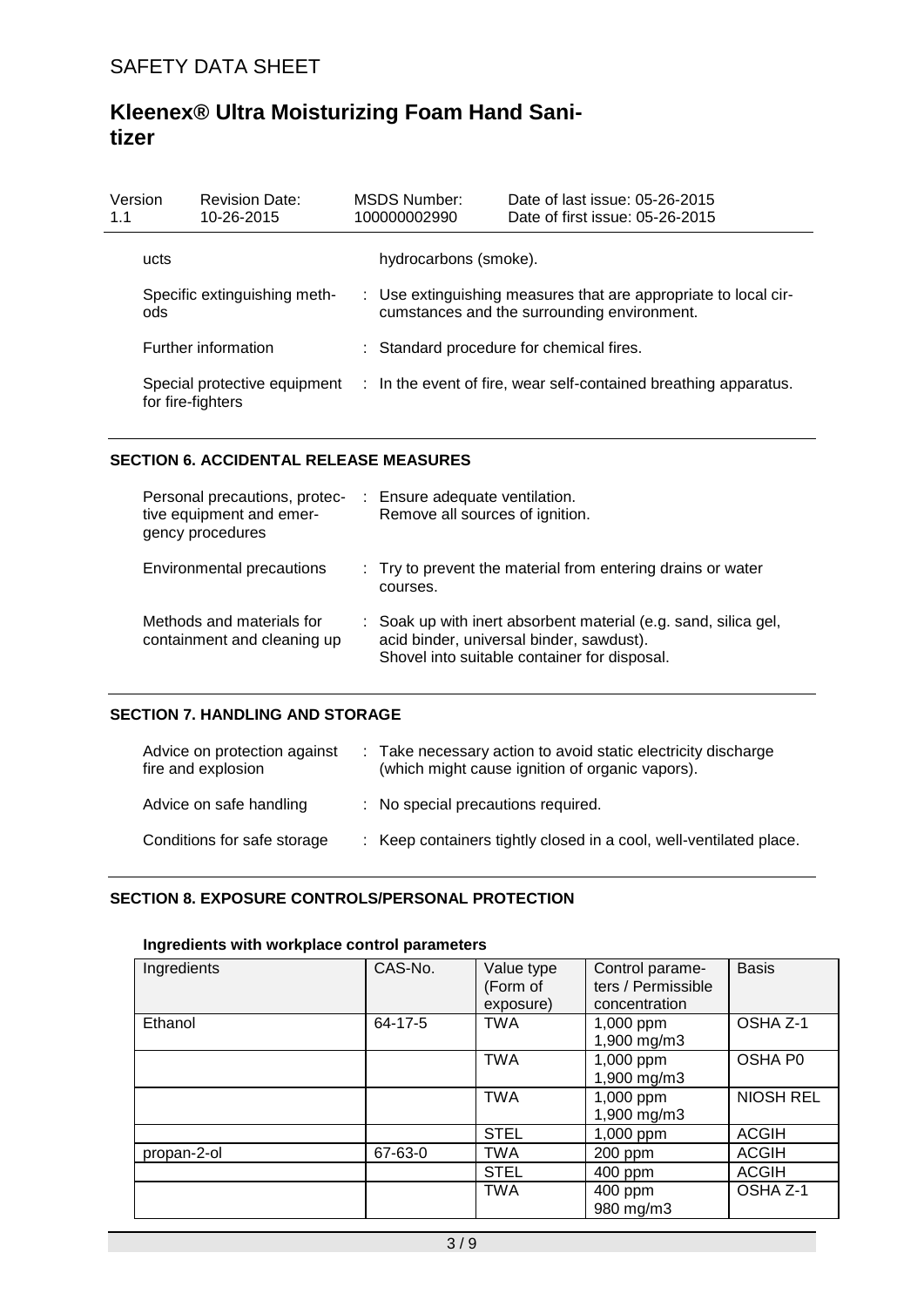| Version<br>1.1 | <b>Revision Date:</b><br>10-26-2015                     |         |    | <b>MSDS Number:</b><br>100000002990 |            | Date of last issue: 05-26-2015<br>Date of first issue: 05-26-2015 |                                               |                                   |                  |                            |
|----------------|---------------------------------------------------------|---------|----|-------------------------------------|------------|-------------------------------------------------------------------|-----------------------------------------------|-----------------------------------|------------------|----------------------------|
|                |                                                         |         |    |                                     |            | <b>TWA</b>                                                        | 400 ppm<br>980 mg/m3                          |                                   |                  | OSHA P0                    |
|                |                                                         |         |    |                                     |            | <b>STEL</b>                                                       | 500 ppm<br>1,225 mg/m3                        |                                   |                  | OSHA P0                    |
|                |                                                         |         |    |                                     | <b>TWA</b> |                                                                   | 400 ppm<br>980 mg/m3                          |                                   |                  | <b>NIOSH REL</b>           |
|                |                                                         |         |    | <b>ST</b>                           |            |                                                                   | $500$ ppm<br>1,225 mg/m3                      |                                   | <b>NIOSH REL</b> |                            |
|                | <b>Biological occupational exposure limits</b>          |         |    |                                     |            |                                                                   |                                               |                                   |                  |                            |
|                | Ingredients                                             | CAS-No. |    | Control<br>parameters               |            | Biological<br>specimen                                            | Sam-<br>pling<br>time                         | Permissible<br>concentra-<br>tion |                  | <b>Basis</b>               |
|                |                                                         | 67-63-0 |    | Acetone                             |            | Urine                                                             | End of<br>shift at<br>end of<br>work-<br>week | 40 mg/l                           |                  | <b>ACGIH</b><br><b>BEI</b> |
|                | Personal protective equipment<br>Respiratory protection |         | t. |                                     |            | No personal respiratory protective equipment normally             |                                               |                                   |                  |                            |
|                |                                                         |         |    | required.                           |            |                                                                   |                                               |                                   |                  |                            |
|                | Hand protection                                         |         |    |                                     |            |                                                                   |                                               |                                   |                  |                            |
|                | Remarks                                                 |         |    |                                     |            | : not required under normal use                                   |                                               |                                   |                  |                            |
|                | Eye protection                                          |         |    |                                     |            | : not required under normal use                                   |                                               |                                   |                  |                            |
|                | Skin and body protection                                |         |    |                                     |            | : not required under normal use                                   |                                               |                                   |                  |                            |
|                | Protective measures                                     |         |    |                                     |            | : No special protective equipment required.                       |                                               |                                   |                  |                            |
|                | Hygiene measures                                        |         |    |                                     |            | : General industrial hygiene practice.                            |                                               |                                   |                  |                            |

| Appearance            | : liquid      |
|-----------------------|---------------|
| Color                 | : milky       |
| Odor                  | $:$ alcoholic |
| рH                    | : 5           |
| Flash point           | : 16 °C       |
| Upper explosion limit | : 19 %(V)     |
| Lower explosion limit | : $2\%$ (V)   |
| Relative density      | : 0.875       |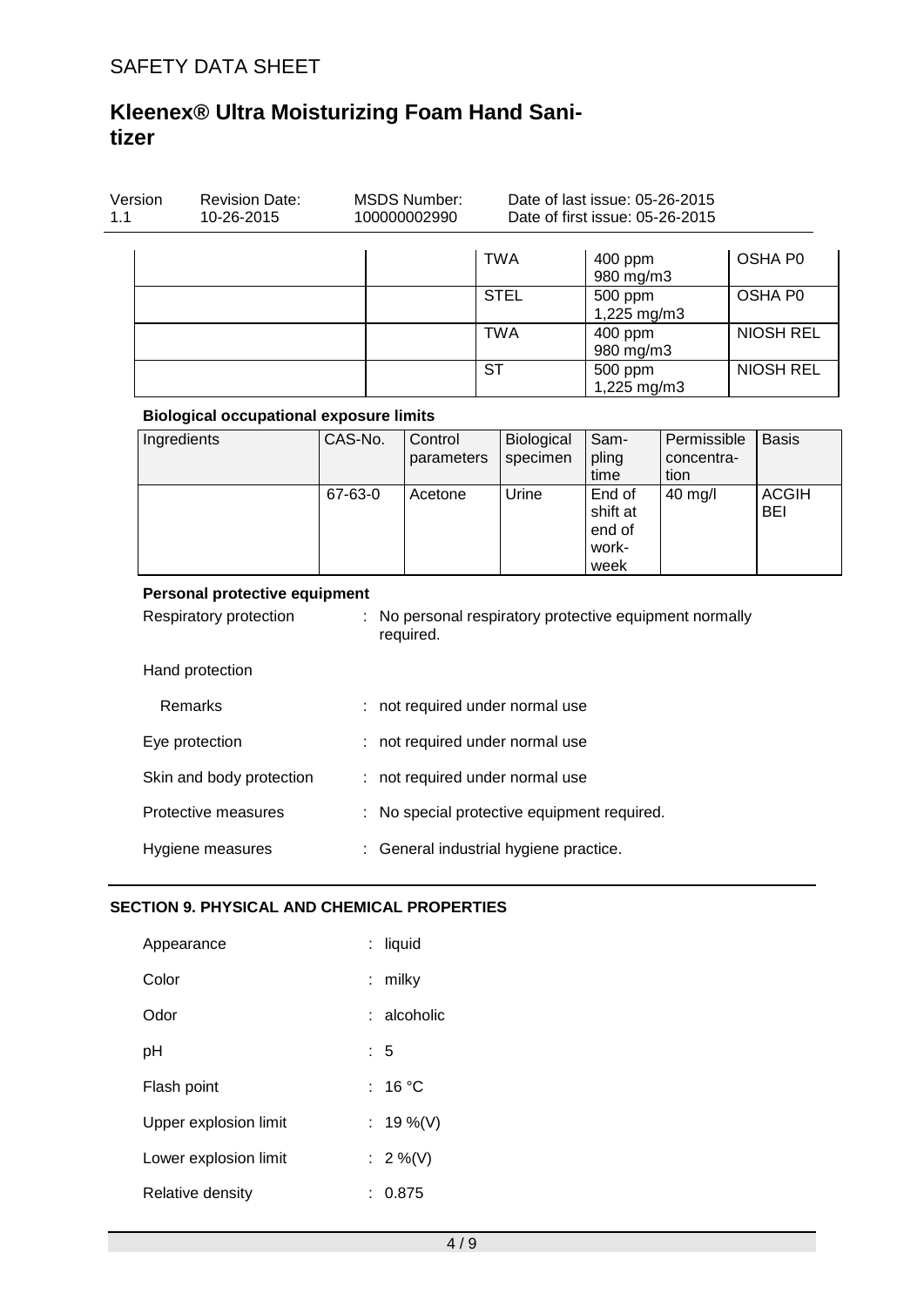| Version<br>1.1 | <b>Revision Date:</b><br>10-26-2015 | MSDS Number:<br>100000002990 | Date of last issue: 05-26-2015<br>Date of first issue: 05-26-2015 |
|----------------|-------------------------------------|------------------------------|-------------------------------------------------------------------|
|                |                                     |                              |                                                                   |
|                | Solubility(ies)<br>Water solubility | : completely soluble         |                                                                   |
|                | Autoignition temperature            | : $>425$ °C                  |                                                                   |
| Viscosity      | Viscosity, dynamic                  | $: 250$ mPa.s                |                                                                   |

### **SECTION 10. STABILITY AND REACTIVITY**

| Reactivity                              | : Not classified as a reactivity hazard.                                  |
|-----------------------------------------|---------------------------------------------------------------------------|
| Chemical stability                      | : Stable                                                                  |
| Possibility of hazardous reac-<br>tions | : Keep away from oxidizing agents, and acidic or alkaline<br>products.    |
| Conditions to avoid                     | : Heat, flames and sparks.                                                |
| Incompatible materials                  | $:$ Oxidizing agents                                                      |
| Hazardous decomposition<br>products     | : Carbon monoxide, carbon dioxide and unburned hydrocar-<br>bons (smoke). |

## **SECTION 11. TOXICOLOGICAL INFORMATION**

| <b>Acute toxicity</b>                           |                                                                          |
|-------------------------------------------------|--------------------------------------------------------------------------|
| <b>Product:</b><br>Acute oral toxicity          | : Acute toxicity estimate: $>$ 5,000 mg/kg<br>Method: Calculation method |
| Ingredients:<br>Ethanol:<br>Acute oral toxicity | : LD50 (Rat, female): $15,000$ mg/kg                                     |
| propan-2-ol:<br>Acute oral toxicity             | : LD50 Oral (Rat): $5,840$ mg/kg                                         |
| Acute inhalation toxicity                       | : LC50 (Rat): $16000$ ppm                                                |
| Acute dermal toxicity                           | : LD50 Dermal (Rabbit): 12,800 mg/kg                                     |
| <b>Skin corrosion/irritation</b>                |                                                                          |

# **Product:**

Result: No skin irritation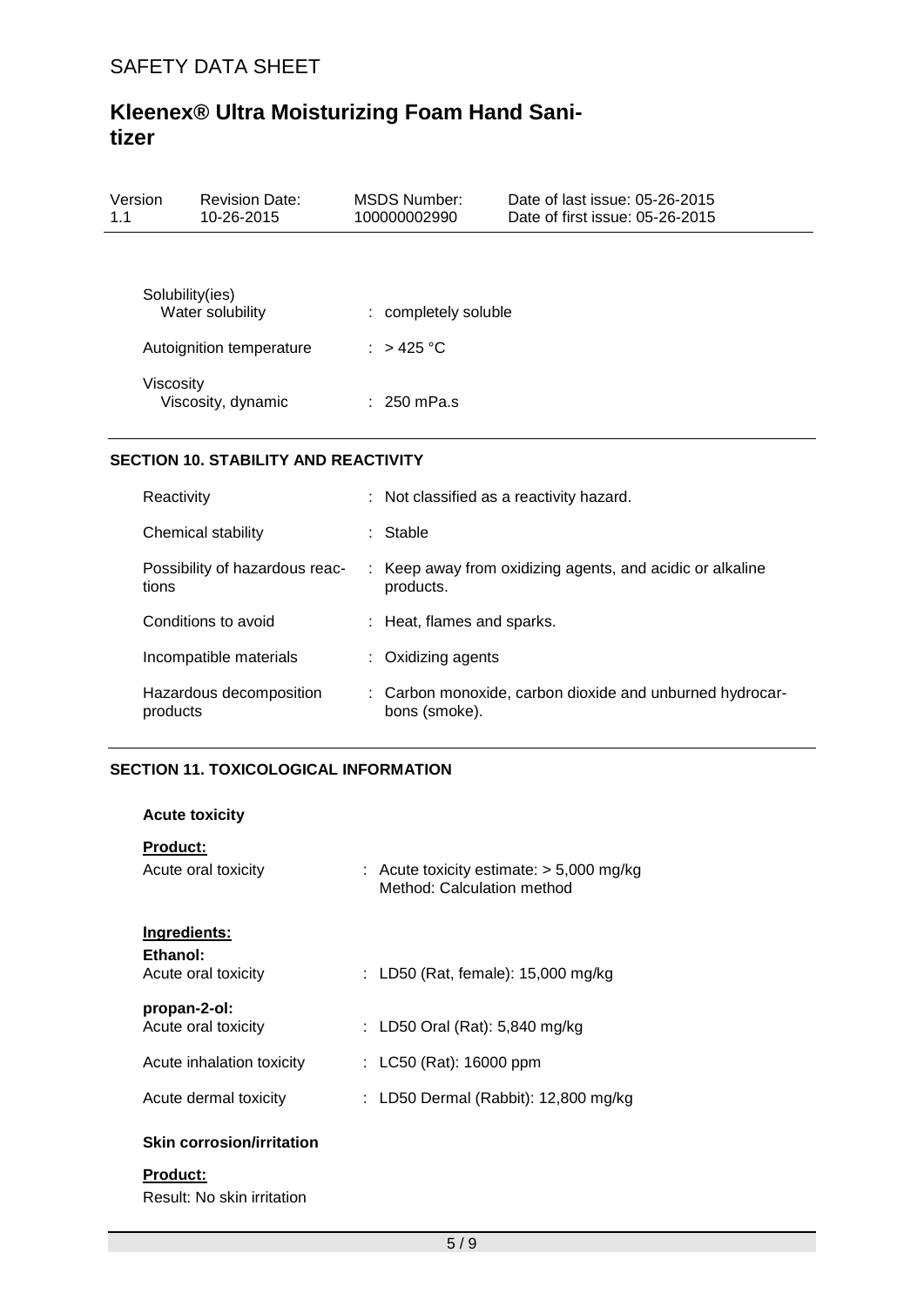| Version | <b>Revision Date:</b> | MSDS Number: | Date of last issue: 05-26-2015  |
|---------|-----------------------|--------------|---------------------------------|
| 1.1     | 10-26-2015            | 100000002990 | Date of first issue: 05-26-2015 |

#### **Serious eye damage/eye irritation**

#### **Product:**

Result: Irritating to eyes.

#### **Respiratory or skin sensitization**

#### **Product:**

Remarks: Based on available data, the classification criteria are not met

| Carcinogenicity |                                                                                                                                                                |
|-----------------|----------------------------------------------------------------------------------------------------------------------------------------------------------------|
| <b>IARC</b>     | No ingredient of this product present at levels greater than or<br>equal to 0.1% is identified as probable, possible or confirmed<br>human carcinogen by IARC. |
| <b>OSHA</b>     | No ingredient of this product present at levels greater than or<br>equal to 0.1% is identified as a carcinogen or potential carcino-<br>gen by OSHA.           |
| <b>NTP</b>      | No ingredient of this product present at levels greater than or<br>equal to 0.1% is identified as a known or anticipated carcinogen<br>by NTP.                 |

#### **STOT-single exposure**

#### **Product:**

Remarks: Not applicable

#### **STOT-repeated exposure**

#### **Product:**

Remarks: Not applicable

#### **Aspiration toxicity**

#### **Product:**

No aspiration toxicity classification

#### **SECTION 12. ECOLOGICAL INFORMATION**

#### **Ecotoxicity**

| Ingredients:     |                                                                                                                  |
|------------------|------------------------------------------------------------------------------------------------------------------|
| Ethanol:         |                                                                                                                  |
| Toxicity to fish | : LC50 (Pimephales promelas (fathead minnow)): $14.2$ g/l<br>Exposure time: 96 h<br>Test Type: flow-through test |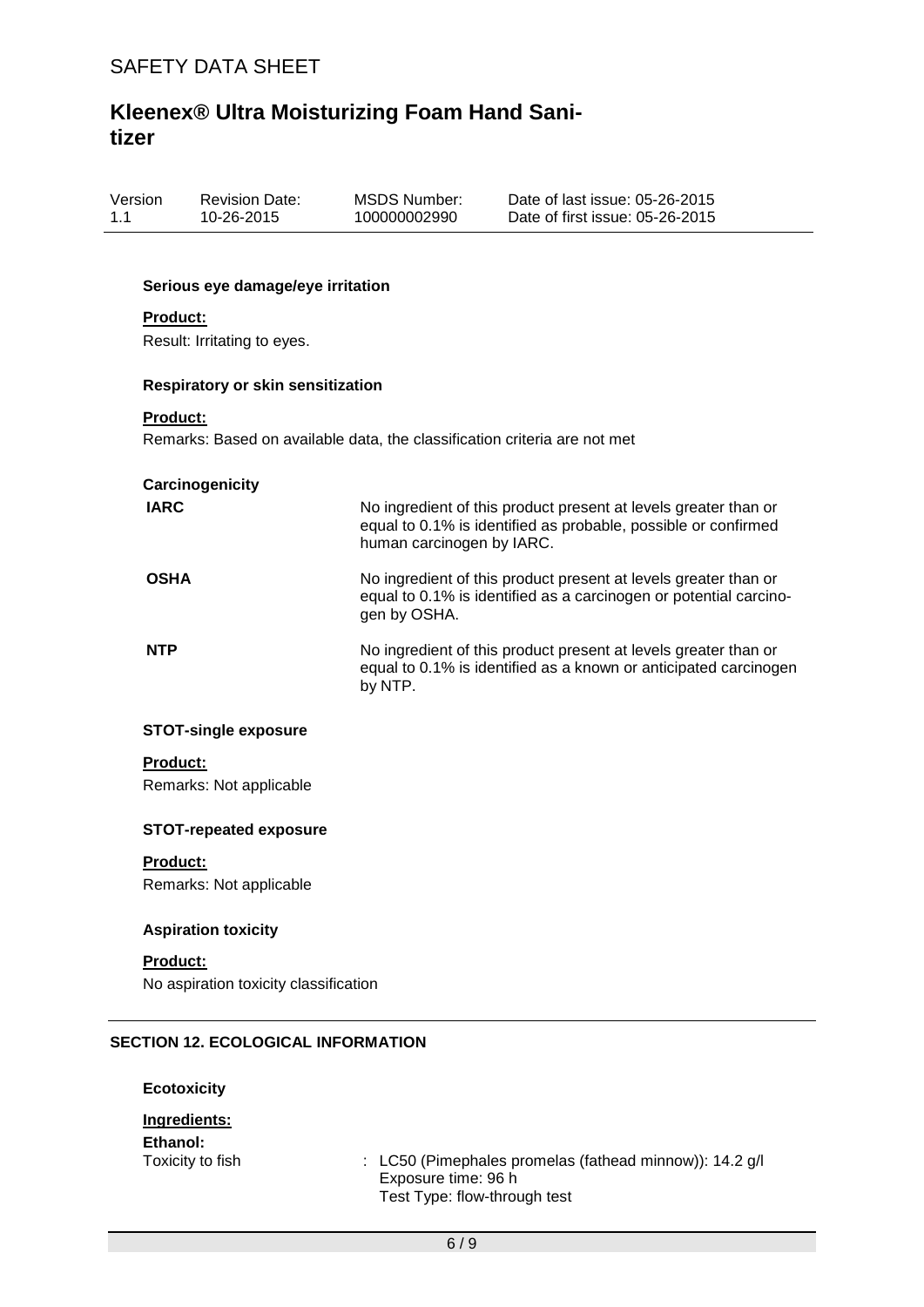| Version<br>1.1 |              | <b>Revision Date:</b><br>10-26-2015                       | <b>MSDS Number:</b><br>100000002990           | Date of last issue: 05-26-2015<br>Date of first issue: 05-26-2015 |
|----------------|--------------|-----------------------------------------------------------|-----------------------------------------------|-------------------------------------------------------------------|
|                |              |                                                           |                                               |                                                                   |
|                |              | Toxicity to daphnia and other<br>aquatic invertebrates    | Exposure time: 48 h<br>Test Type: static test | : EC50 (Ceriodaphnia dubia (water flea)): 5,012 mg/l              |
|                |              | Toxicity to algae                                         | Exposure time: 72 h<br>Test Type: static test | : EC50 (Chlorella vulgaris (Fresh water algae)): 275 mg/l         |
|                | propan-2-ol: |                                                           |                                               |                                                                   |
|                |              | Toxicity to fish                                          | : LC50: 9,640 mg/l<br>Exposure time: 96 h     |                                                                   |
|                |              | Toxicity to daphnia and other<br>aquatic invertebrates    | : EC50: 10,000 mg/l<br>Exposure time: 24 h    |                                                                   |
|                |              | <b>Persistence and degradability</b><br>No data available |                                               |                                                                   |
|                |              | <b>Bioaccumulative potential</b><br>No data available     |                                               |                                                                   |
|                |              | <b>Mobility in soil</b>                                   |                                               |                                                                   |
|                |              | No data available                                         |                                               |                                                                   |
|                |              | Other adverse effects                                     |                                               |                                                                   |
|                |              | No data available                                         |                                               |                                                                   |

## **SECTION 13. DISPOSAL CONSIDERATIONS**

| <b>Disposal methods</b> |                                                                    |
|-------------------------|--------------------------------------------------------------------|
| Waste from residues     | : Dispose of in accordance with local regulations.                 |
| Contaminated packaging  | : Dispose of as unused product.<br>Do not re-use empty containers. |

# **SECTION 14. TRANSPORT INFORMATION**

| International Regulation                              |                                                       |  |
|-------------------------------------------------------|-------------------------------------------------------|--|
| <b>IATA-DGR</b><br>UN/ID No.<br>Proper shipping name  | : UN 1987<br>$\cdot$ Alcohols N.O.S                   |  |
| Class<br>Packing group                                | (Ethanol, Isopropanol)<br>: 3<br>: II                 |  |
| <b>IMDG-Code</b><br>UN number<br>Proper shipping name | : UN 1987<br>ALCOHOLS N.O.S<br>(Ethanol, Isopropanol) |  |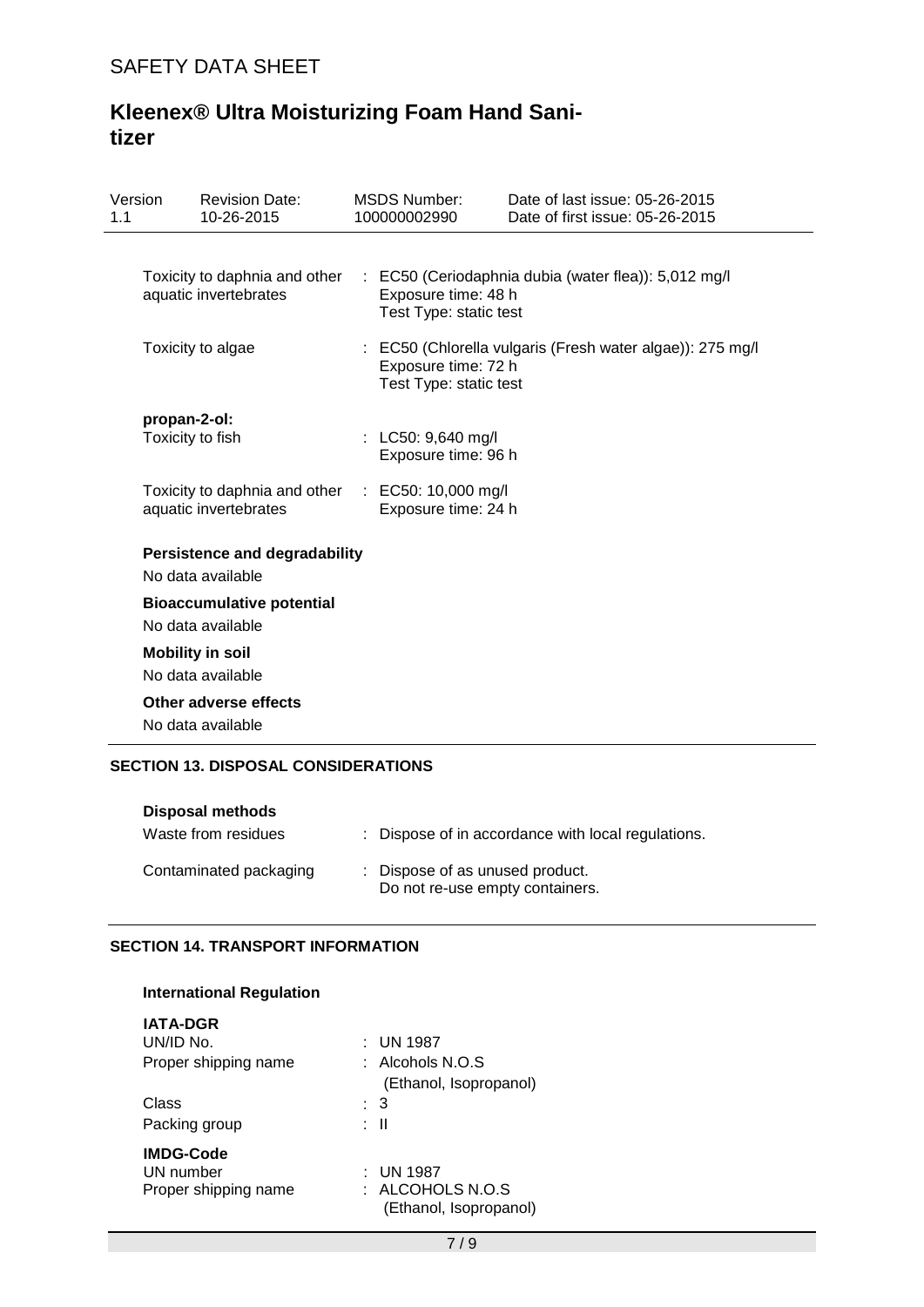| Version<br>1.1                                                                                                      | <b>Revision Date:</b><br>10-26-2015 | MSDS Number:<br>100000002990 | Date of last issue: 05-26-2015<br>Date of first issue: 05-26-2015 |  |  |
|---------------------------------------------------------------------------------------------------------------------|-------------------------------------|------------------------------|-------------------------------------------------------------------|--|--|
| Class                                                                                                               | Packing group<br>Marine pollutant   | : 3<br>: II<br>: no          |                                                                   |  |  |
| Transport in bulk according to Annex II of MARPOL 73/78 and the IBC Code<br>Not applicable for product as supplied. |                                     |                              |                                                                   |  |  |

**Domestic regulation**

## **SECTION 15. REGULATORY INFORMATION**

### **EPCRA - Emergency Planning and Community Right-to-Know**

| SARA 311/312 Hazards                                                       | : Fire Hazard                                                                                                                                    |         |          |  |  |
|----------------------------------------------------------------------------|--------------------------------------------------------------------------------------------------------------------------------------------------|---------|----------|--|--|
| <b>SARA 302</b>                                                            | $\therefore$ No chemicals in this material are subject to the reporting<br>requirements of SARA Title III, Section 302.                          |         |          |  |  |
| <b>SARA 313</b>                                                            | : The following components are subject to reporting levels<br>established by SARA Title III, Section 313:                                        |         |          |  |  |
|                                                                            | propan-2-ol                                                                                                                                      | 67-63-0 | 4.9995 % |  |  |
| <b>California Prop 65</b>                                                  | : This product does not contain any chemicals known to the<br>State of California to cause cancer, birth, or any other<br>reproductive defects.  |         |          |  |  |
| The ingredients of this product are reported in the following inventories: |                                                                                                                                                  |         |          |  |  |
|                                                                            | : This mixture contains only ingredients which have been<br>subject to a pre-registration according to Regulation (EU) No.<br>1907/2006 (REACH). |         |          |  |  |

#### **Inventories**

AICS (Australia), DSL (Canada), IECSC (China), REACH (European Union), ENCS (Japan), ISHL (Japan), KECI (Korea), NZIoC (New Zealand), PICCS (Philippines), TSCA (USA)